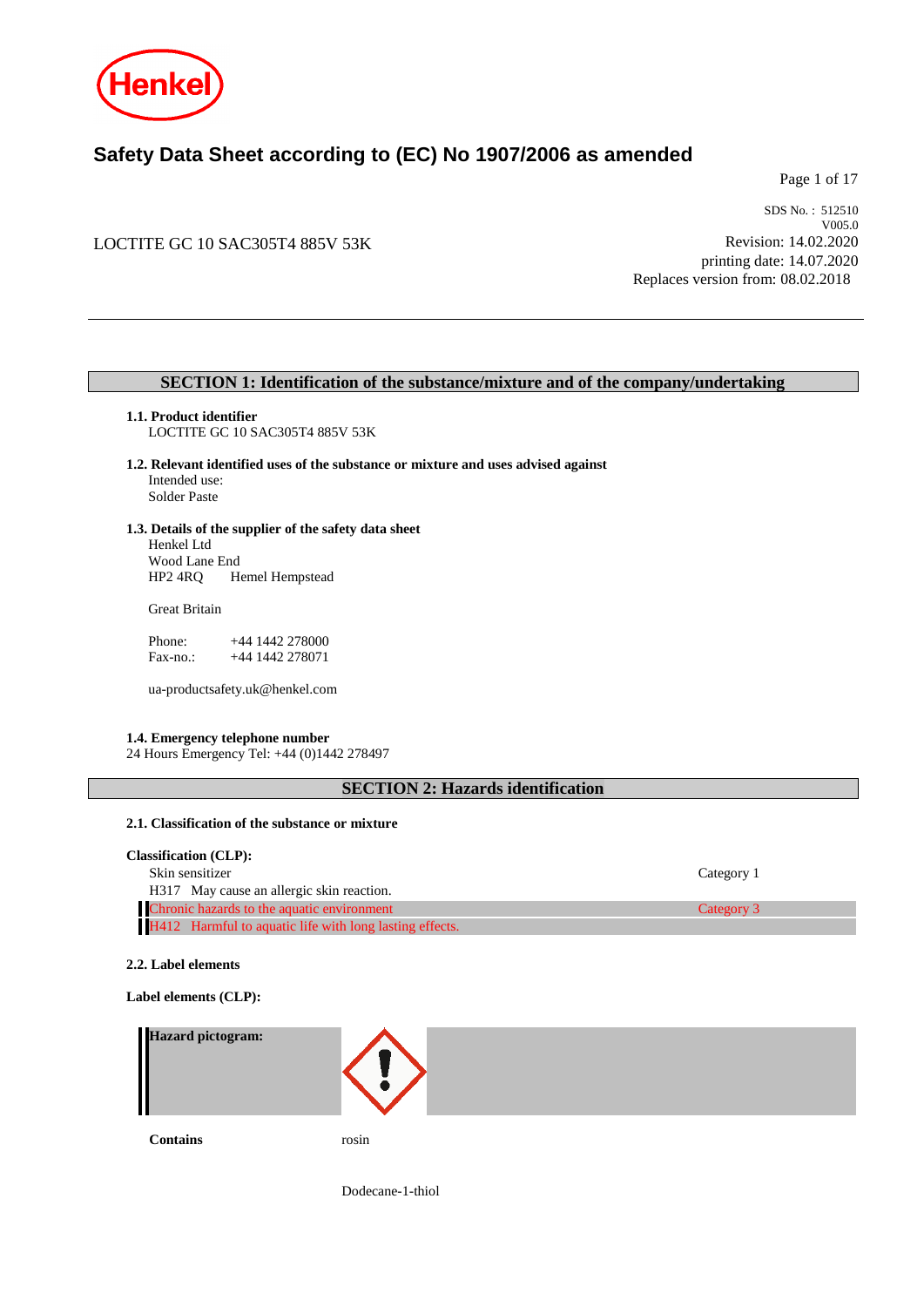| <b>Signal word:</b>                                | Warning                                                                    |
|----------------------------------------------------|----------------------------------------------------------------------------|
|                                                    |                                                                            |
| Hazard statement:                                  | H317 May cause an allergic skin reaction.                                  |
|                                                    | H412 Harmful to aquatic life with long lasting effects.                    |
|                                                    |                                                                            |
|                                                    | P <sub>261</sub> Avoid breathing fume.                                     |
| <b>Precautionary statement:</b><br>Prevention      | P273 Avoid release to the environment.                                     |
|                                                    | P <sub>280</sub> Wear protective gloves.                                   |
|                                                    |                                                                            |
| <b>Precautionary statement:</b><br><b>Response</b> | P333+P313 If skin irritation or rash occurs: Get medical advice/attention. |

#### **2.3. Other hazards**

This product contains modified rosin.

Avoid breathing fumes given out during soldering.

Flux fumes may irritate the nose, throat and lungs and may after prolonged/repeated exposure give an allergic reaction (asthma). After handling solder wash hands with soap and water before eating, drinking or smoking.

Keep out of reach of children.

Not fulfilling Persistent, Bioaccumulative and Toxic (PBT), very Persistent and very Bioaccumulative (vPvB) criteria.

# **SECTION 3: Composition/information on ingredients**

#### **3.2. Mixtures**

#### **Declaration of the ingredients according to CLP (EC) No 1272/2008:**

| <b>Hazardous</b> components<br>CAS-No.                | <b>EC Number</b><br><b>REACH-Reg No.</b>       | content      | <b>Classification</b>                                                                                                                                                                            |
|-------------------------------------------------------|------------------------------------------------|--------------|--------------------------------------------------------------------------------------------------------------------------------------------------------------------------------------------------|
| Tin<br>7440-31-5                                      | $231 - 141 - 8$<br>01-2119486474-28            | 50 100 %     |                                                                                                                                                                                                  |
| Modified rosin<br>144413-22-9                         | 434-230-1, 434-<br>$230-1$<br>01-2120117087-62 | $1 < 5\%$    | Aquatic Chronic 4<br>H413                                                                                                                                                                        |
| Silver<br>7440-22-4                                   | $231 - 131 - 3$                                | $1 < 5\%$    |                                                                                                                                                                                                  |
| rosin<br>8050-09-7                                    | 232-475-7<br>01-2119480418-32                  | $1 - 5\%$    | Skin Sens. 1<br>H317                                                                                                                                                                             |
| 2-[2-(2-butoxyethoxy)ethoxy]ethanol<br>$143 - 22 - 6$ | $205 - 592 - 6$<br>01-2119475107-38            | $1 < 3\%$    | Eye Dam. 1<br>H318                                                                                                                                                                               |
| Dodecane-1-thiol<br>$112 - 55 - 0$                    | 203-984-1<br>01-2119491318-31                  | 0.1 < 0.25 % | Skin Corr. 1C<br>H314<br>Aquatic Chronic 1<br>H410<br>Skin Sens. 1A<br>H317<br>Eye Dam. 1<br>H318<br>Aquatic Acute 1<br>H400<br>M factor (Acute Aquat Tox): 10 M factor<br>(Chron Aquat Tox): 10 |

**For full text of the H - statements and other abbreviations see section 16 "Other information". Substances without classification may have community workplace exposure limits available.**

### **SECTION 4: First aid measures**

#### **4.1. Description of first aid measures**

Inhalation: Move to fresh air. If symptoms persist, seek medical advice.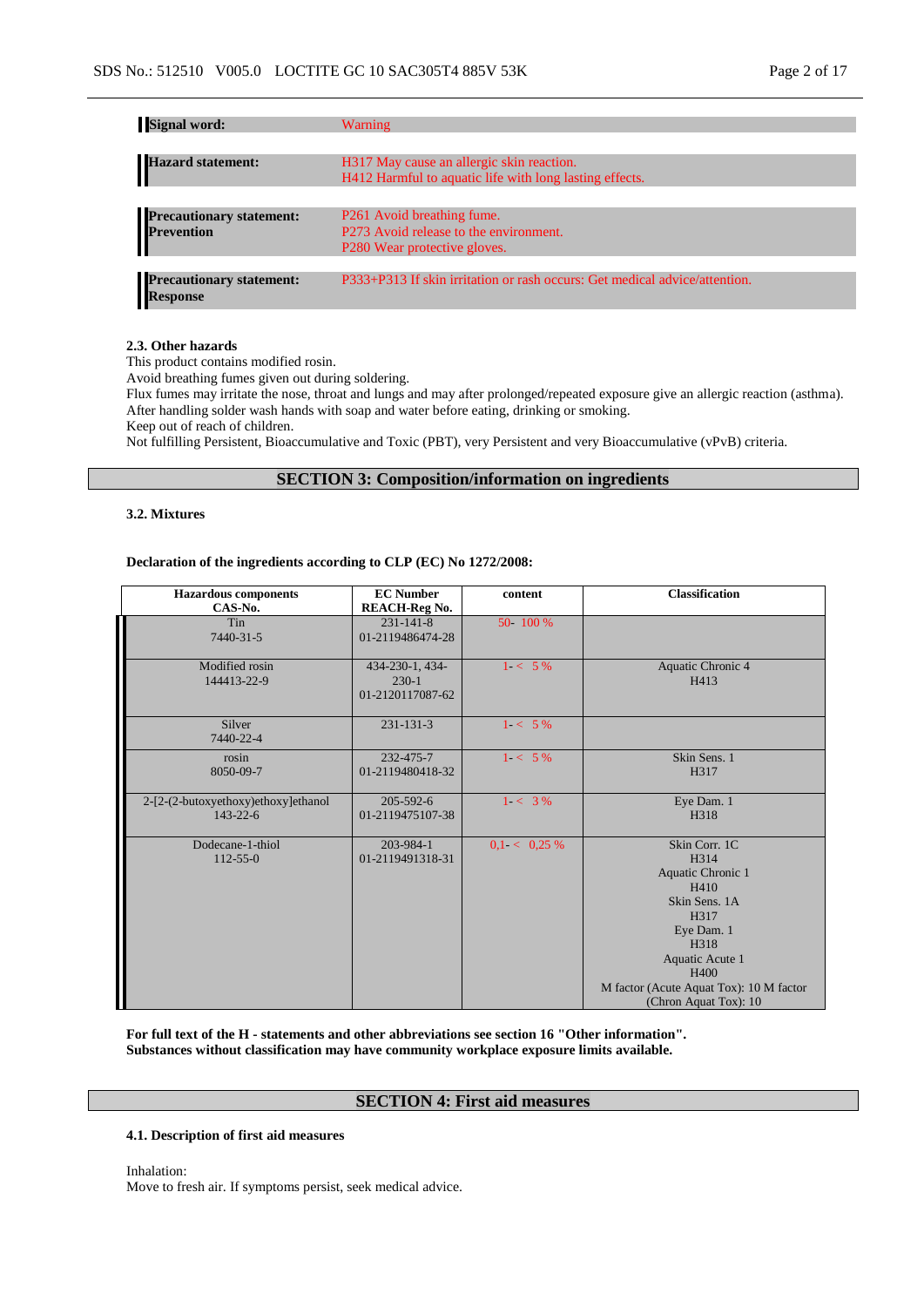Skin contact: Rinse with running water and soap. Obtain medical attention if irritation persists.

Eye contact:

Rinse immediately with plenty of running water (for 10 minutes), seek medical attention from a specialist.

Ingestion: Do not induce vomiting. Seek medical advice.

# **4.2. Most important symptoms and effects, both acute and delayed**

SKIN: Rash, Urticaria.

Prolonged or repeated skin contact with silver and its salts may cause a blue-gray discoloration of the skin and mucous membranes that is irreversible (Argyria).

Prolonged or repeated contact may cause eye irritation.

**4.3. Indication of any immediate medical attention and special treatment needed** See section: Description of first aid measures

#### **SECTION 5: Firefighting measures**

**5.1. Extinguishing media Suitable extinguishing media:** Carbon dioxide, foam, powder Fine water spray

**Extinguishing media which must not be used for safety reasons:** Do not use water on fires where molten metal is present.

### **5.2. Special hazards arising from the substance or mixture**

In the event of a fire, carbon monoxide (CO), carbon dioxide (CO2) and nitrogen oxides (NOx) can be released. High temperatures may produce heavy metal dust, fumes or vapours. The flux medium will give rise to irritating fumes.

### **5.3. Advice for firefighters**

Wear self-contained breathing apparatus and full protective clothing, such as turn-out gear.

#### **Additional information:**

In case of fire, keep containers cool with water spray.

### **SECTION 6: Accidental release measures**

#### **6.1. Personal precautions, protective equipment and emergency procedures**

Avoid contact with skin and eyes. Wear protective equipment. Ensure adequate ventilation.

#### **6.2. Environmental precautions**

Do not empty into drains / surface water / ground water.

#### **6.3. Methods and material for containment and cleaning up**

Scrape up as much material as possible. Sweep up spilled material. Avoid creating dust. Store in a partly filled, closed container until disposal. Dispose of contaminated material as waste according to Section 13.

#### **6.4. Reference to other sections**

See advice in section 8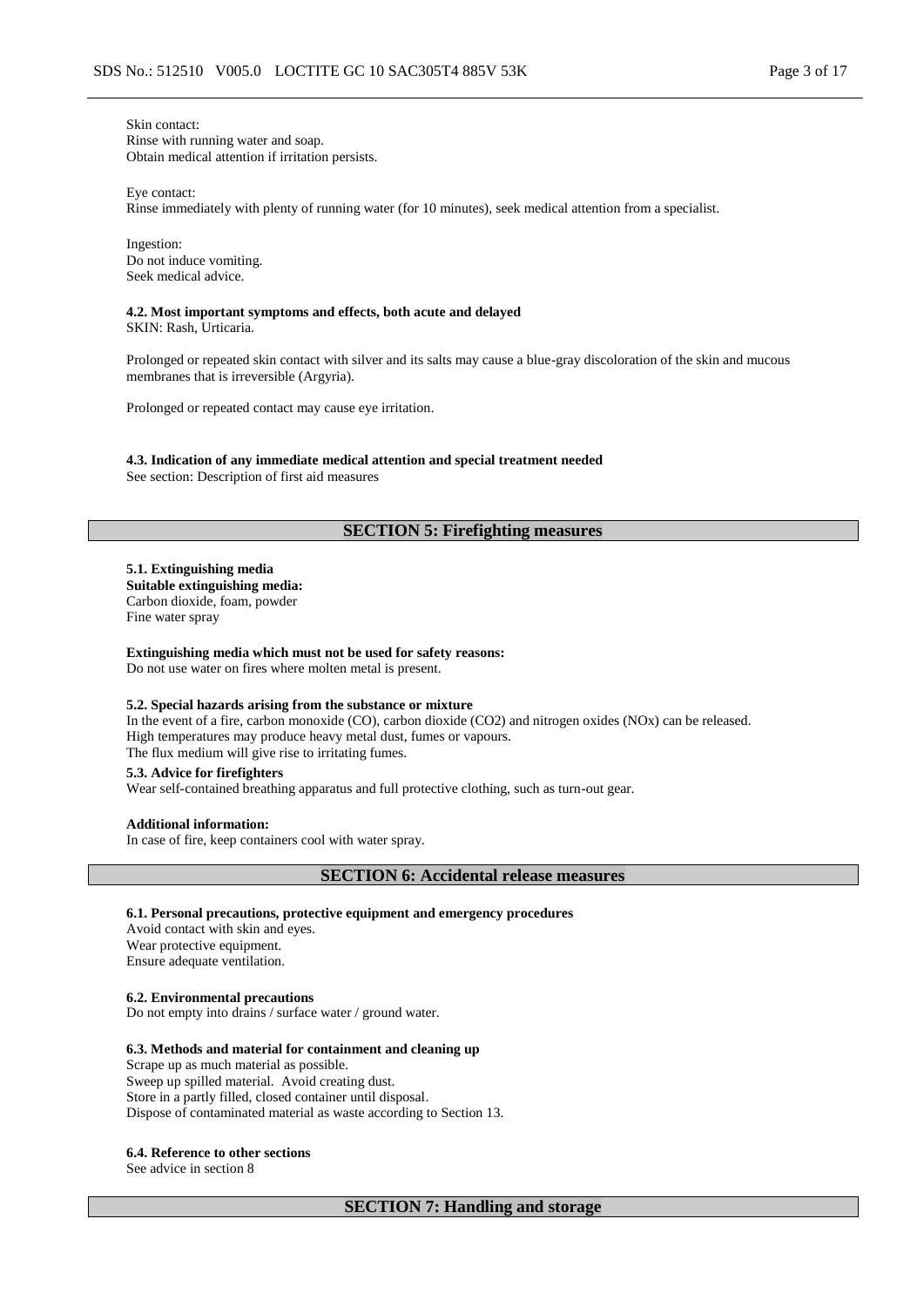### **7.1. Precautions for safe handling**

Avoid skin and eye contact. See advice in section 8 Extraction is necessary to remove fumes evolved during reflow. When using do not eat, drink or smoke. Wash hands before breaks and immediately after handling the product. Avoid breathing fumes given out during soldering.

Hygiene measures: Good industrial hygiene practices should be observed. Do not eat, drink or smoke while working. After handling solder wash hands with soap and water before eating, drinking or smoking.

### **7.2. Conditions for safe storage, including any incompatibilities**

Ensure good ventilation/extraction. Store only in the original container. Refer to Technical Data Sheet

**7.3. Specific end use(s)** Solder Paste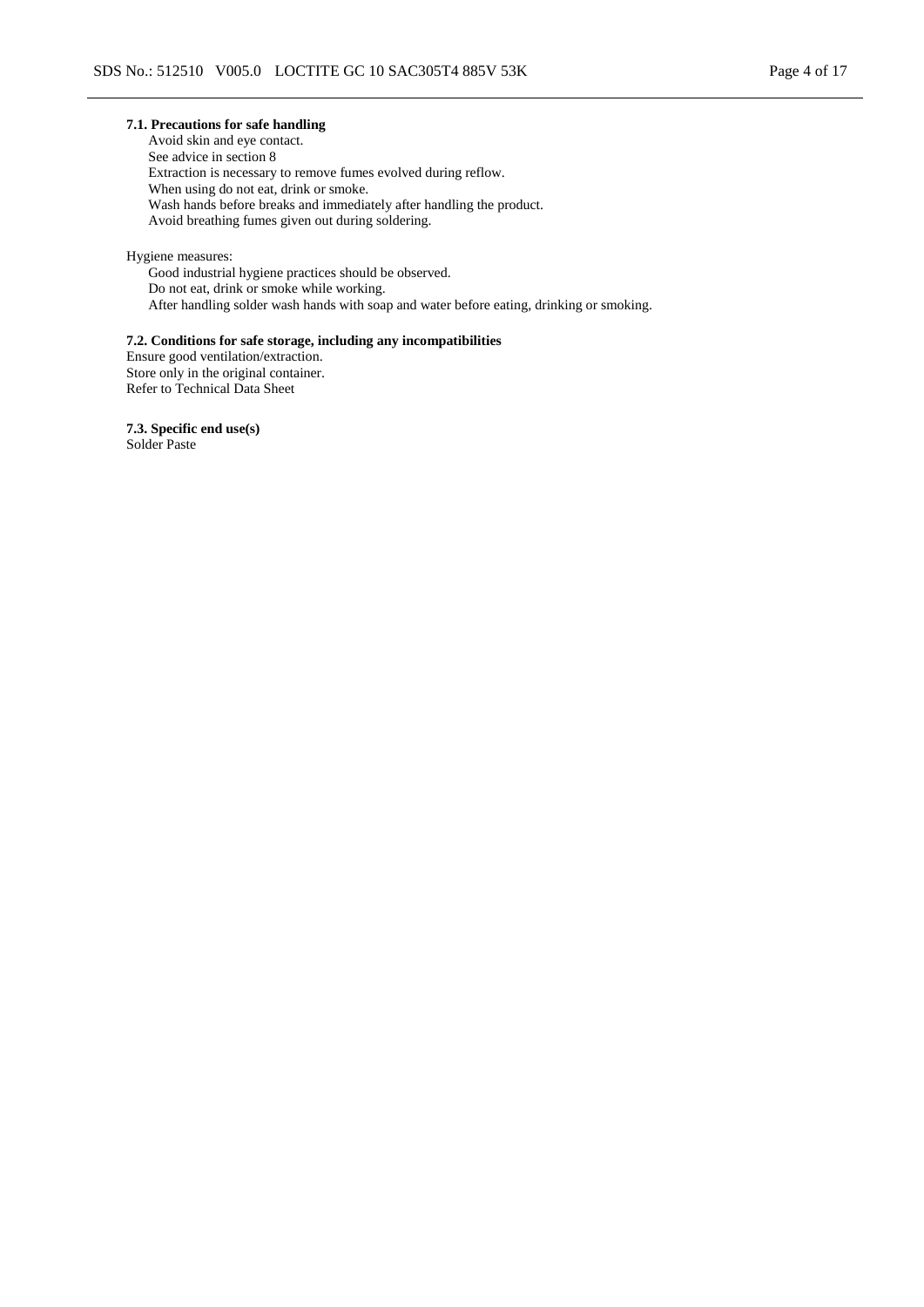# **SECTION 8: Exposure controls/personal protection**

# **8.1. Control parameters**

# **Occupational Exposure Limits**

Valid for

Great Britain

| <b>Ingredient [Regulated substance]</b>              | ppm | mg/m <sup>3</sup> | <b>Value type</b>                    | Short term exposure limit<br>category / Remarks | <b>Regulatory list</b> |
|------------------------------------------------------|-----|-------------------|--------------------------------------|-------------------------------------------------|------------------------|
| Silver<br>7440-22-4<br>[SILVER (METALLIC)]           |     | 0,1               | Time Weighted Average<br>(TWA):      |                                                 | <b>EH40 WEL</b>        |
| Silver<br>7440-22-4<br>[SILVER, METALLIC]            |     | 0,1               | Time Weighted Average<br>(TWA):      | Indicative                                      | <b>ECTLV</b>           |
| Rosin<br>8050-09-7<br>[ROSIN-BASED SOLDER FLUX FUME] |     | 0,05              | Time Weighted Average<br>(TWA):      |                                                 | EH40 WEL               |
| Rosin<br>8050-09-7<br>[ROSIN-BASED SOLDER FLUX FUME] |     | 0,15              | Short Term Exposure<br>Limit (STEL): |                                                 | EH40 WEL               |

# **Occupational Exposure Limits**

Valid for Ireland

| <b>Ingredient [Regulated substance]</b>                                                                        | ppm | mg/m <sup>3</sup> | Value type                                  | Short term exposure limit<br>category / Remarks | <b>Regulatory list</b> |
|----------------------------------------------------------------------------------------------------------------|-----|-------------------|---------------------------------------------|-------------------------------------------------|------------------------|
| Tin<br>7440-31-5<br>[TIN, METAL (AS SN)]                                                                       |     | 2                 | Time Weighted Average<br>(TWA):             | <b>Indicative OELV</b>                          | IR OEL                 |
| Tin<br>7440-31-5<br><b>[TIN (INORGANIC COMPOUNDS AS</b><br>SN)]                                                |     | $\overline{c}$    | Time Weighted Average<br>(TWA):             | Indicative                                      | <b>ECTLV</b>           |
| Silver<br>7440-22-4<br>[SILVER (METALLIC)]                                                                     |     | 0,1               | Time Weighted Average<br>(TWA):             | <b>Indicative OELV</b>                          | IR_OEL                 |
| Silver<br>7440-22-4<br>[SILVER, METALLIC]                                                                      |     | 0.1               | Time Weighted Average<br>(TWA):             | Indicative                                      | <b>ECTLV</b>           |
| Rosin<br>8050-09-7<br>[ROSIN CORE SOLDER PYROLYSIS]<br>PRODUCTS (AS AIRBORNE TOTAL<br><b>RESIN ACID)</b>       |     | 0,05              | Time Weighted Average<br>(TWA):             |                                                 | IR_OEL                 |
| Rosin<br>8050-09-7<br><b>[ROSIN CORE SOLDER PYROLYSIS</b><br>PRODUCTS (AS AIRBORNE TOTAL<br><b>RESIN ACID)</b> |     | 0.15              | <b>Short Term Exposure</b><br>Limit (STEL): | 15 minutes                                      | IR_OEL                 |
| Dodecane-1-thiol<br>$112 - 55 - 0$<br>[DODECYL MERCAPTAN]                                                      | 0,1 |                   | Time Weighted Average<br>(TWA):             |                                                 | IR_OEL                 |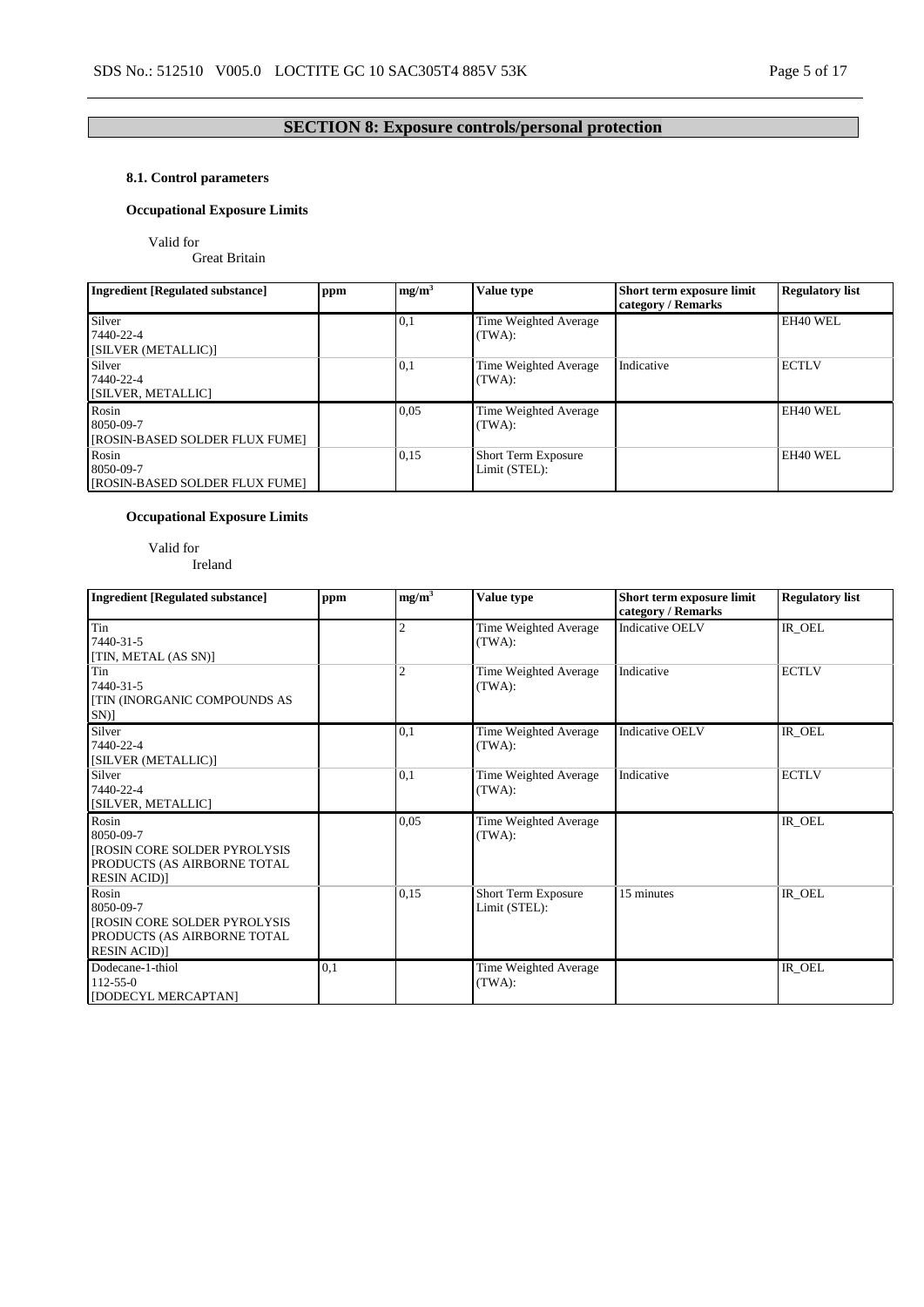# **Predicted No-Effect Concentration (PNEC):**

| Name on list                                    | <b>Environmental Exposure</b><br><b>Compartment</b> | period | <b>Value</b>   |     |                |        | <b>Remarks</b>                      |
|-------------------------------------------------|-----------------------------------------------------|--------|----------------|-----|----------------|--------|-------------------------------------|
|                                                 |                                                     |        | mg/l           | ppm | mg/kg          | others |                                     |
| Tin<br>7440-31-5                                | aqua<br>(freshwater)                                |        |                |     |                |        | no hazard identified                |
| Tin<br>7440-31-5                                | aqua (marine<br>water)                              |        |                |     |                |        | no hazard identified                |
| Tin<br>7440-31-5                                | sewage<br>treatment plant<br>(STP)                  |        |                |     |                |        | no hazard identified                |
| Tin<br>7440-31-5                                | sediment<br>(freshwater)                            |        |                |     |                |        | no hazard identified                |
| Tin<br>7440-31-5                                | sediment<br>(marine water)                          |        |                |     |                |        | no hazard identified                |
| Tin<br>7440-31-5                                | Air                                                 |        |                |     |                |        | no hazard identified                |
| Tin<br>7440-31-5                                | Soil                                                |        |                |     |                |        | no hazard identified                |
| Tin<br>7440-31-5                                | Predator                                            |        |                |     |                |        | no potential for<br>bioaccumulation |
| rosin<br>8050-09-7                              | aqua<br>(freshwater)                                |        | $0,002$ mg/l   |     |                |        |                                     |
| rosin<br>8050-09-7                              | aqua (marine<br>water)                              |        | 0.0002<br>mg/1 |     |                |        |                                     |
| rosin<br>8050-09-7                              | sediment<br>(freshwater)                            |        |                |     | 0.007<br>mg/kg |        |                                     |
| rosin<br>8050-09-7                              | sediment<br>(marine water)                          |        |                |     | 0,001<br>mg/kg |        |                                     |
| rosin<br>8050-09-7                              | Soil                                                |        |                |     | $0$ mg/kg      |        |                                     |
| rosin<br>8050-09-7                              | sewage<br>treatment plant<br>(STP)                  |        | $1000$ mg/l    |     |                |        |                                     |
| rosin<br>8050-09-7                              | aqua<br><i>(intermittent)</i><br>releases)          |        | $0,016$ mg/l   |     |                |        |                                     |
| 2-(2-(2-Butoxyethoxy)ethoxy)ethanol<br>143-22-6 | aqua<br>(freshwater)                                |        | $2$ mg/l       |     |                |        |                                     |
| 2-(2-(2-Butoxyethoxy)ethoxy)ethanol<br>143-22-6 | aqua (marine<br>water)                              |        | $0.2$ mg/l     |     |                |        |                                     |
| 2-(2-(2-Butoxyethoxy)ethoxy)ethanol<br>143-22-6 | oral                                                |        |                |     | $111$ mg/kg    |        |                                     |
| 2-(2-(2-Butoxyethoxy)ethoxy)ethanol<br>143-22-6 | Soil                                                |        |                |     | $0,47$ mg/kg   |        |                                     |
| 2-(2-(2-Butoxyethoxy)ethoxy)ethanol<br>143-22-6 | sewage<br>treatment plant<br>(STP)                  |        | $200$ mg/l     |     |                |        |                                     |
| 2-(2-(2-Butoxyethoxy)ethoxy)ethanol<br>143-22-6 | sediment<br>(freshwater)                            |        |                |     | $7,7$ mg/kg    |        |                                     |
| 2-(2-(2-Butoxyethoxy)ethoxy)ethanol<br>143-22-6 | sediment<br>(marine water)                          |        |                |     | $0,77$ mg/kg   |        |                                     |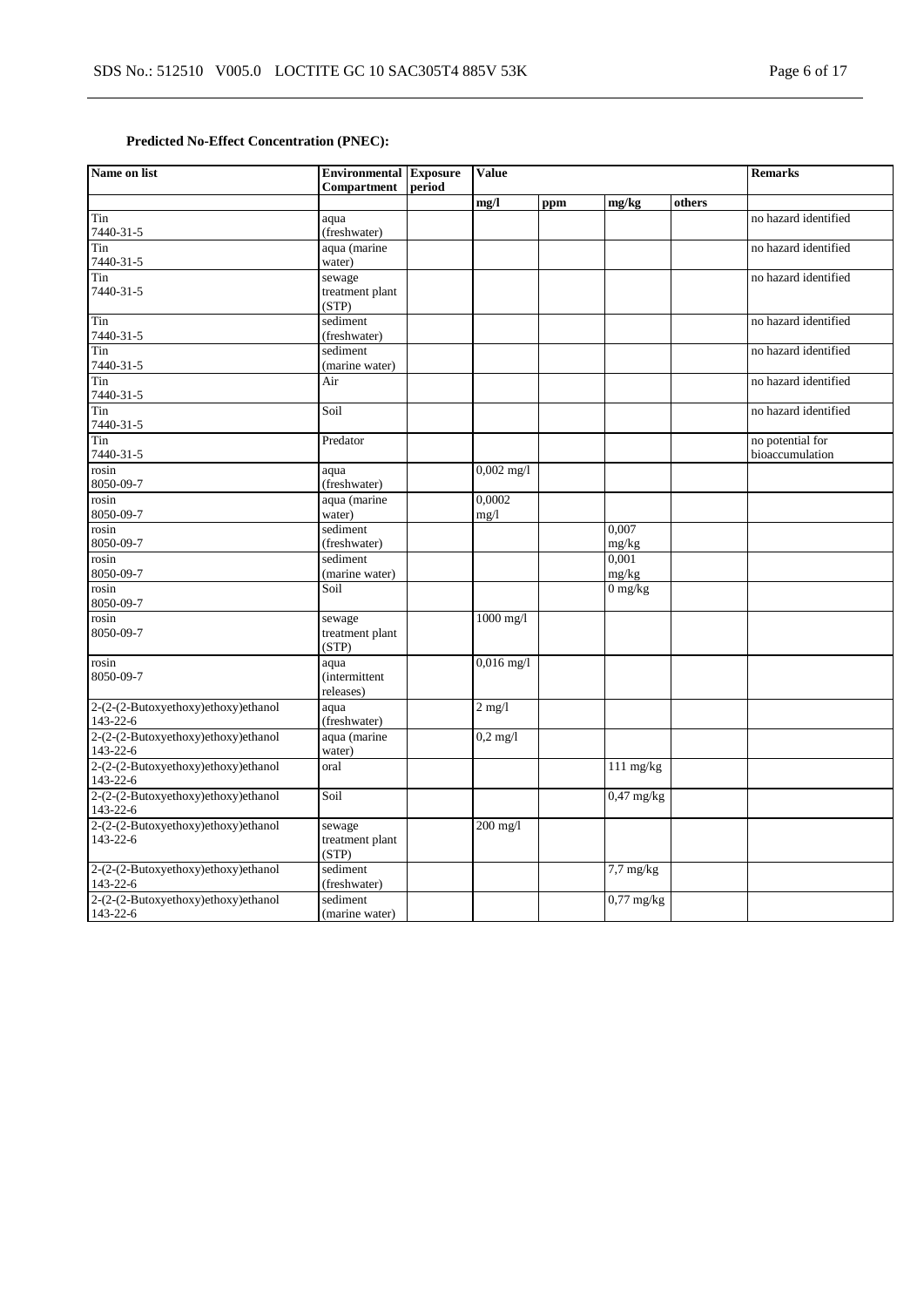## **Derived No-Effect Level (DNEL):**

| Name on list                                          | <b>Application</b><br>Area | Route of<br><b>Exposure</b> | <b>Health Effect</b>                        | <b>Exposure</b><br><b>Time</b> | <b>Value</b>          | <b>Remarks</b>       |
|-------------------------------------------------------|----------------------------|-----------------------------|---------------------------------------------|--------------------------------|-----------------------|----------------------|
| Tin<br>7440-31-5                                      | General<br>population      | dermal                      | Long term<br>exposure -<br>systemic effects |                                | $80 \,\mathrm{mg/kg}$ | no hazard identified |
| Tin<br>7440-31-5                                      | Workers                    | inhalation                  | Long term<br>exposure -<br>systemic effects |                                | $71 \text{ mg/m}$     | no hazard identified |
| Tin<br>7440-31-5                                      | Workers                    | dermal                      | Long term<br>exposure -<br>systemic effects |                                | $10 \text{ mg/kg}$    | no hazard identified |
| Tin<br>7440-31-5                                      | General<br>population      | inhalation                  | Long term<br>exposure -<br>systemic effects |                                | $17 \text{ mg/m}$     | no hazard identified |
| Tin<br>7440-31-5                                      | General<br>population      | oral                        | Long term<br>exposure -<br>systemic effects |                                | $5$ mg/kg             | no hazard identified |
| rosin<br>8050-09-7                                    | Workers                    | inhalation                  | Long term<br>exposure - local<br>effects    |                                | $10 \text{ mg/m}$     |                      |
| rosin<br>8050-09-7                                    | Workers                    | dermal                      | Long term<br>exposure -<br>systemic effects |                                | $2131$ mg/kg          |                      |
| rosin<br>8050-09-7                                    | General<br>population      | dermal                      | Long term<br>exposure -<br>systemic effects |                                | $1065$ mg/kg          |                      |
| rosin<br>8050-09-7                                    | General<br>population      | oral                        | Long term<br>exposure -<br>systemic effects |                                | $1065$ mg/kg          |                      |
| 2-(2-(2-Butoxyethoxy)ethoxy)ethanol<br>143-22-6       | Workers                    | dermal                      | Long term<br>exposure -<br>systemic effects |                                | $208$ mg/kg           |                      |
| 2-(2-(2-Butoxyethoxy)ethoxy)ethanol<br>$143 - 22 - 6$ | Workers                    | inhalation                  | Long term<br>exposure -<br>systemic effects |                                | $195$ mg/m $3$        |                      |
| 2-(2-(2-Butoxyethoxy)ethoxy)ethanol<br>$143 - 22 - 6$ | General<br>population      | dermal                      | Long term<br>exposure -<br>systemic effects |                                | $125 \text{ mg/kg}$   |                      |
| 2-(2-(2-Butoxyethoxy)ethoxy)ethanol<br>143-22-6       | General<br>population      | oral                        | Long term<br>exposure -<br>systemic effects |                                | $12.5$ mg/kg          |                      |
| 2-(2-(2-Butoxyethoxy)ethoxy)ethanol<br>143-22-6       | General<br>population      | inhalation                  | Long term<br>exposure -<br>systemic effects |                                | $117$ mg/m $3$        |                      |

# **Biological Exposure Indices:**

None

### **8.2. Exposure controls:**

Engineering controls: Ensure adequate ventilation, especially in confined areas. Extraction is necessary to remove fumes evolved during reflow.

Respiratory protection: Use only in well-ventilated areas. In case of insufficient ventilation, wear suitable respiratory equipment. Suitable respiratory protection: Filter type: A (EN 14387)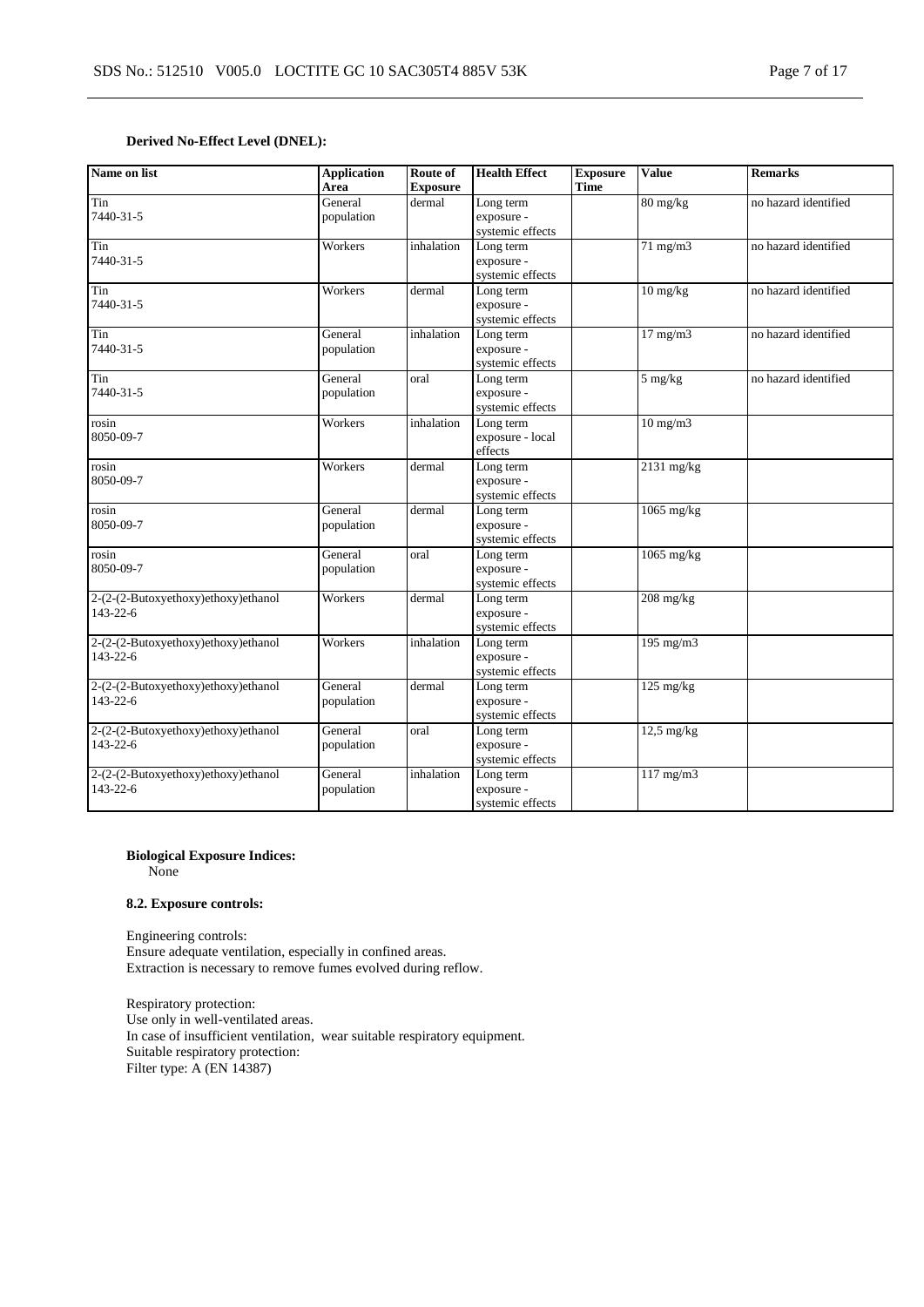#### Hand protection:

Chemical-resistant protective gloves (EN 374).

Suitable materials for short-term contact or splashes (recommended: at least protection index 2, corresponding to > 30 minutes permeation time as per EN 374):

nitrile rubber (NBR; >= 0.4 mm thickness)

Suitable materials for longer, direct contact (recommended: protection index 6, corresponding to > 480 minutes permeation time as per EN 374):

nitrile rubber (NBR; >= 0.4 mm thickness)

This information is based on literature references and on information provided by glove manufacturers, or is derived by analogy with similar substances. Please note that in practice the working life of chemical-resistant protective gloves may be considerably shorter than the permeation time determined in accordance with EN 374 as a result of the many influencing factors (e.g. temperature). If signs of wear and tear are noticed then the gloves should be replaced.

Eye protection:

Safety glasses with sideshields or chemical safety goggles should be worn if there is a risk of splashing. Protective eye equipment should conform to EN166.

Skin protection:

Wear suitable protective clothing. Protective clothing should conform to EN 14605 for liquid splashes or to EN 13982 for dusts.

Advices to personal protection equipment:

The information provided on personal protective equipment is for guidance purposes only. A full risk assessment should be conducted prior to using this product to determine the appropriate personal protective equipment to suit local conditions. Personal protective equipment should conform to the relevant EN standard.

### **SECTION 9: Physical and chemical properties**

#### **9.1. Information on basic physical and chemical properties**

| Appearance                             | solid                                 |
|----------------------------------------|---------------------------------------|
|                                        | solid                                 |
|                                        | grey                                  |
| Odor                                   | mild                                  |
| Odour threshold                        | No data available / Not applicable    |
| pH                                     | No data available / Not applicable    |
| Melting point                          | $217 \text{ °C}$ (422.6 $\text{°F}$ ) |
| Solidification temperature             | No data available / Not applicable    |
| Initial boiling point                  | No data available / Not applicable    |
| Flash point                            | 131 °C (267.8 °F)                     |
| Evaporation rate                       | No data available / Not applicable    |
| Flammability                           | No data available / Not applicable    |
| <b>Explosive limits</b>                | No data available / Not applicable    |
| Vapour pressure                        | 0,83 Pa                               |
| (50 °C (122 °F))                       |                                       |
| Relative vapour density:               | No data available / Not applicable    |
| Density                                | No data available / Not applicable    |
| <b>Bulk</b> density                    | $4.3$ g/cm3                           |
| Solubility                             | No data available / Not applicable    |
| Solubility (qualitative)               | No data available / Not applicable    |
| Partition coefficient: n-octanol/water | No data available / Not applicable    |
| Auto-ignition temperature              | No data available / Not applicable    |
| Decomposition temperature              | No data available / Not applicable    |
| Viscosity                              | No data available / Not applicable    |
| Viscosity (kinematic)                  | No data available / Not applicable    |
| <b>Explosive properties</b>            | No data available / Not applicable    |
| Oxidising properties                   | No data available / Not applicable    |

#### **9.2. Other information**

No data available / Not applicable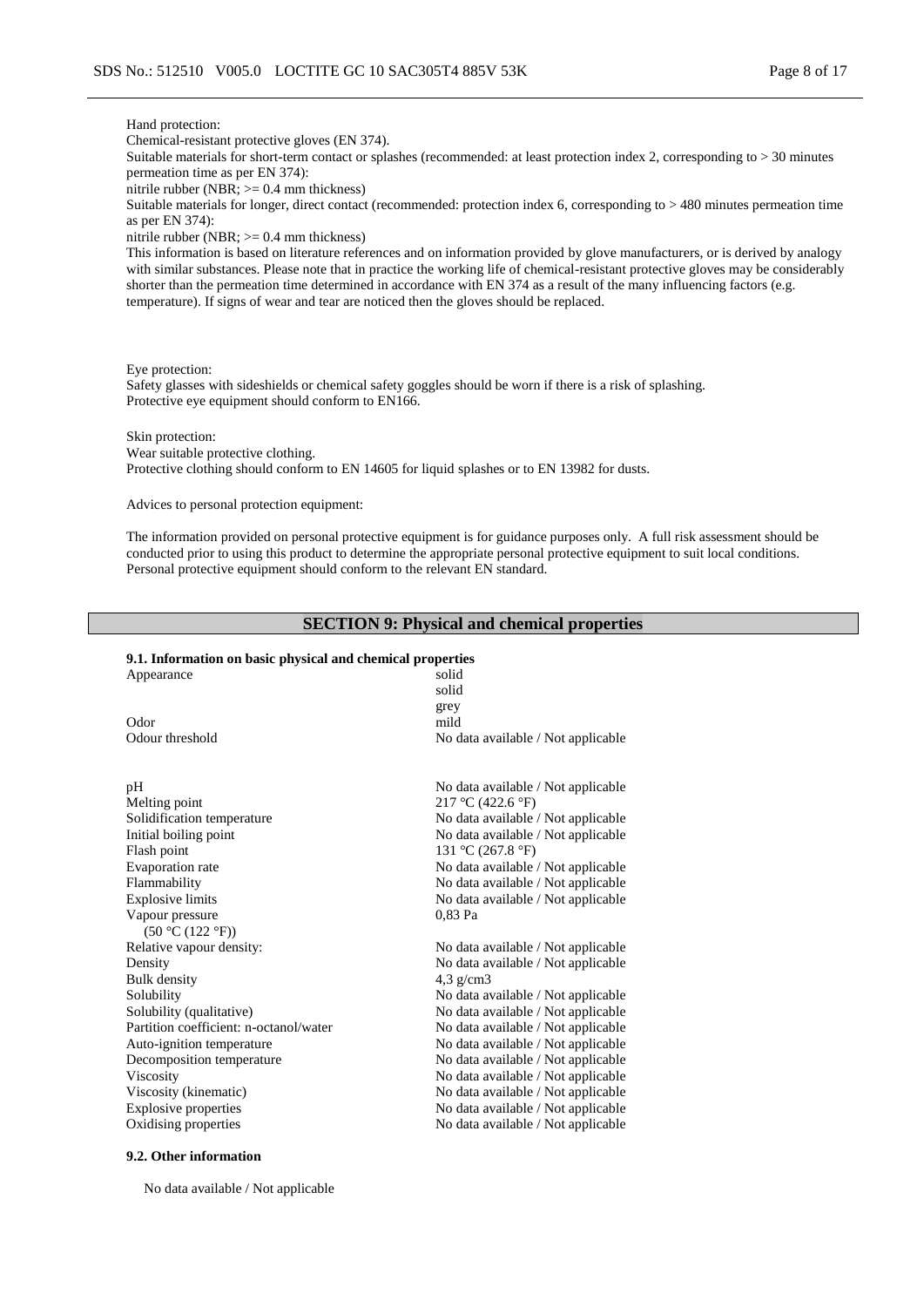# **SECTION 10: Stability and reactivity**

# **10.1. Reactivity**

Solder alloy will react with concentrated nitric acid to produce toxic fumes of nitrogen oxides.

#### **10.2. Chemical stability**

Stable under recommended storage conditions.

#### **10.3. Possibility of hazardous reactions**

See section reactivity

#### **10.4. Conditions to avoid**

No decomposition if stored and applied as directed.

#### **10.5. Incompatible materials**

See section reactivity.

#### **10.6. Hazardous decomposition products**

Thermal decomposition can lead to release of irritating gases and vapors.

# **SECTION 11: Toxicological information**

#### **General toxicological information:**

Prolonged or repeated contact may cause eye irritation. Prolonged or repeated contact may cause skin irritation.

### **11.1. Information on toxicological effects**

#### **Acute oral toxicity:**

The mixture is classified based on calculation method referring to the classified substances present in the mixture.

| <b>Hazardous substances</b> | <b>Value</b> | <b>Value</b>    | <b>Species</b> | <b>Method</b>                                   |
|-----------------------------|--------------|-----------------|----------------|-------------------------------------------------|
| CAS-No.                     | type         |                 |                |                                                 |
| Tin                         | LD50         | $>$ 2.000 mg/kg | rat            | OECD Guideline 423 (Acute Oral toxicity)        |
| 7440-31-5                   |              |                 |                |                                                 |
| Modified rosin              | LD50         | $>$ 2.000 mg/kg | rat            | <b>OECD</b> Guideline 423 (Acute Oral toxicity) |
| 144413-22-9                 |              |                 |                |                                                 |
| Silver                      | LD50         | $> 2.000$ mg/kg | rat            | OECD Guideline 423 (Acute Oral toxicity)        |
| 7440-22-4                   |              |                 |                |                                                 |
| rosin                       | LD50         | $2.800$ mg/kg   | rat            | not specified                                   |
| 8050-09-7                   |              |                 |                |                                                 |
| $2-[2-(2-$                  | LD50         | $5.170$ mg/kg   | rat            | not specified                                   |
| butoxyethoxy)ethoxy]etha    |              |                 |                |                                                 |
| nol                         |              |                 |                |                                                 |
| $143 - 22 - 6$              |              |                 |                |                                                 |
| Dodecane-1-thiol            | LD50         | $> 5.000$ mg/kg | rat            | not specified                                   |
| $112 - 55 - 0$              |              |                 |                |                                                 |

#### **Acute dermal toxicity:**

Prolonged or repeated skin contact with silver and its salts may cause a blue-gray discoloration of the skin and mucous membranes that is irreversible (Argyria).

| <b>Hazardous substances</b> | Value | <b>Value</b>    | <b>Species</b> | <b>Method</b>                                      |
|-----------------------------|-------|-----------------|----------------|----------------------------------------------------|
| CAS-No.                     | type  |                 |                |                                                    |
| Tin                         | LD50  | $>$ 2.000 mg/kg | rat            | <b>OECD</b> Guideline 402 (Acute Dermal Toxicity)  |
| 7440-31-5                   |       |                 |                |                                                    |
| Modified rosin              | LD50  | $>$ 2.000 mg/kg | rat            | <b>OECD</b> Guideline 402 (Acute Dermal Toxicity)  |
| 144413-22-9                 |       |                 |                |                                                    |
| rosin                       | LD50  | $>$ 2.000 mg/kg | rat            | <b>OECD</b> Guideline 402 (Acute Dermal Toxicity)  |
| 8050-09-7                   |       |                 |                |                                                    |
| $2-[2-(2-$                  | LD50  | $3.540$ mg/kg   | rabbit         | not specified                                      |
| butoxyethoxy)ethoxy]etha    |       |                 |                |                                                    |
| nol                         |       |                 |                |                                                    |
| $143 - 22 - 6$              |       |                 |                |                                                    |
| Dodecane-1-thiol            | LD50  | $>$ 2.000 mg/kg | rat            | equivalent or similar to OECD Guideline 402 (Acute |
| $112 - 55 - 0$              |       |                 |                | Dermal Toxicity)                                   |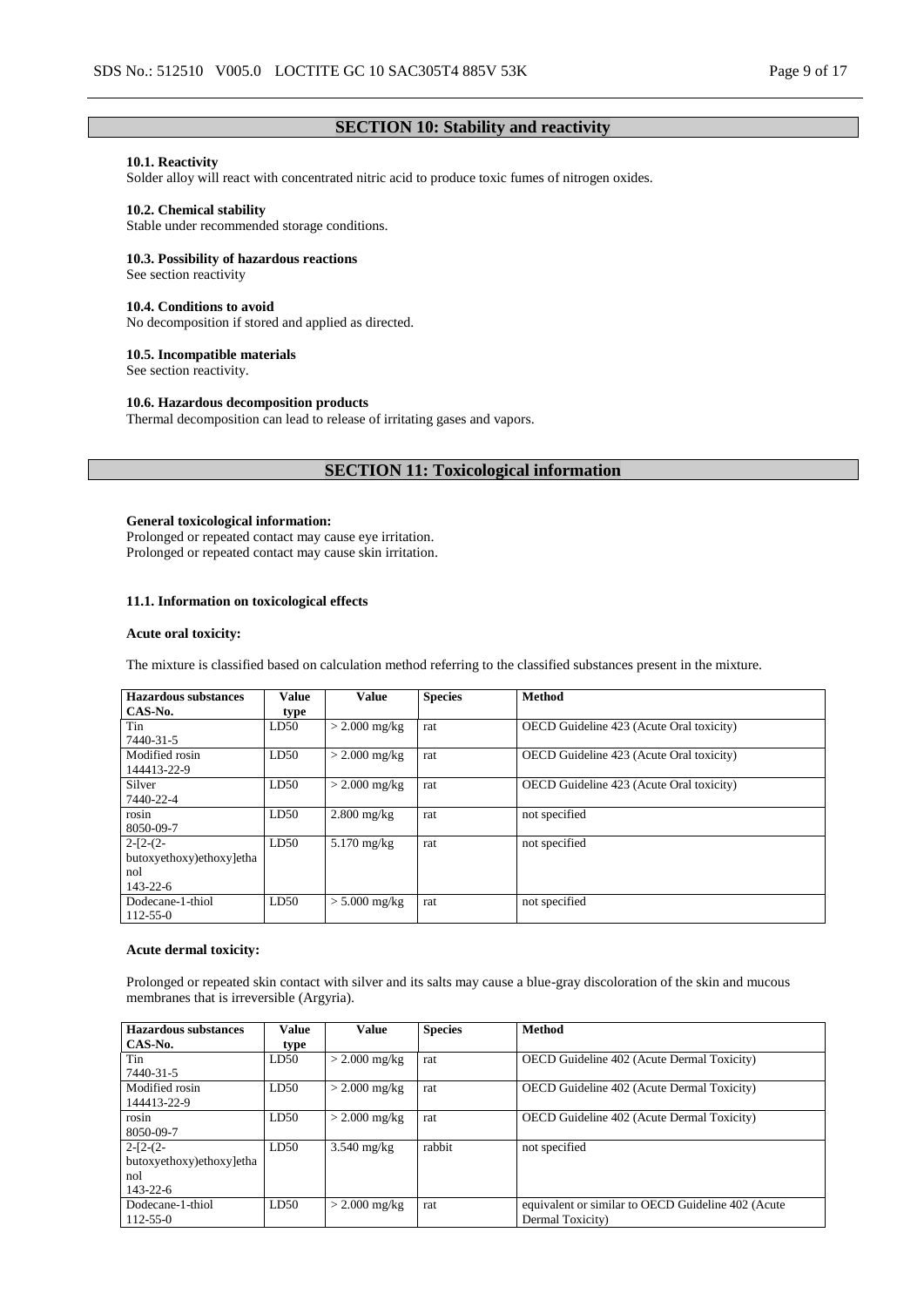#### **Acute inhalative toxicity:**

Fumes evolved at soldering temperatures will irritate the nose, throat and lungs. Prolonged or repeated exposure to flux fumes may result in sensitisation in sensitive workers.

No substance data available.

#### **Skin corrosion/irritation:**

The mixture is classified based on calculation method referring to the classified substances present in the mixture.

| <b>Hazardous substances</b> | <b>Result</b>  | <b>Exposure</b> | <b>Species</b> | <b>Method</b>                                                   |
|-----------------------------|----------------|-----------------|----------------|-----------------------------------------------------------------|
| CAS-No.                     |                | time            |                |                                                                 |
| Tin                         | not irritating |                 | rabbit         | OECD Guideline 404 (Acute Dermal Irritation / Corrosion)        |
| 7440-31-5                   |                |                 |                |                                                                 |
| Modified rosin              | not irritating | 4 <sub>h</sub>  | rabbit         | <b>OECD</b> Guideline 404 (Acute Dermal Irritation / Corrosion) |
| 144413-22-9                 |                |                 |                |                                                                 |
| Silver                      | slightly       |                 | rabbit         | OECD Guideline 404 (Acute Dermal Irritation / Corrosion)        |
| 7440-22-4                   | irritating     |                 |                |                                                                 |
| rosin                       | not irritating | 4 <sub>h</sub>  | rabbit         | OECD Guideline 404 (Acute Dermal Irritation / Corrosion)        |
| 8050-09-7                   |                |                 |                |                                                                 |
| $2-[2-(2-$                  | not irritating | 20 <sub>h</sub> | rabbit         | <b>BASF</b> Test                                                |
| butoxyethoxy)ethoxy]etha    |                |                 |                |                                                                 |
| nol                         |                |                 |                |                                                                 |
| $143 - 22 - 6$              |                |                 |                |                                                                 |
| Dodecane-1-thiol            | Category 1C    | 4 h             | rabbit         | <b>OECD</b> Guideline 404 (Acute Dermal Irritation / Corrosion) |
| $112 - 55 - 0$              | (corrosive)    |                 |                |                                                                 |

#### **Serious eye damage/irritation:**

Solder pastes may be abrasive to the eyes and the fumes are irritating.

| <b>Hazardous substances</b> | Result                | <b>Exposure</b> | <b>Species</b> | <b>Method</b>                                         |
|-----------------------------|-----------------------|-----------------|----------------|-------------------------------------------------------|
| CAS-No.                     |                       | time            |                |                                                       |
| Tin                         | not irritating        |                 | rabbit         | OECD Guideline 405 (Acute Eye Irritation / Corrosion) |
| 7440-31-5                   |                       |                 |                |                                                       |
| Modified rosin              | moderately            | 24h             | rabbit         | OECD Guideline 405 (Acute Eye Irritation / Corrosion) |
| 144413-22-9                 | irritating            |                 |                |                                                       |
| Silver                      | slightly              |                 | rabbit         | OECD Guideline 405 (Acute Eye Irritation / Corrosion) |
| 7440-22-4                   | irritating            |                 |                |                                                       |
| rosin                       | not irritating        |                 | rabbit         | OECD Guideline 405 (Acute Eye Irritation / Corrosion) |
| 8050-09-7                   |                       |                 |                |                                                       |
| $2-[2-(2-$                  | Category 1            |                 | rabbit         | OECD Guideline 405 (Acute Eye Irritation / Corrosion) |
| butoxyethoxy)ethoxy]etha    | <i>(irreversible)</i> |                 |                |                                                       |
| nol                         | effects on the        |                 |                |                                                       |
| $143 - 22 - 6$              | eye)                  |                 |                |                                                       |

### **Respiratory or skin sensitization:**

The mixture is classified based on threshold limits referring to the classified substances present in the mixture.

| <b>Hazardous substances</b> | <b>Result</b>   | <b>Test type</b>        | <b>Species</b> | Method                                  |
|-----------------------------|-----------------|-------------------------|----------------|-----------------------------------------|
| CAS-No.                     |                 |                         |                |                                         |
| Modified rosin              | not sensitising | Guinea pig maximisation | guinea pig     | OECD Guideline 406 (Skin Sensitisation) |
| 144413-22-9                 |                 | test                    |                |                                         |
| $2-[2-(2-$                  | not sensitising | Guinea pig maximisation | guinea pig     | equivalent or similar to OECD Guideline |
| butoxyethoxy)ethoxy]etha    |                 | test                    |                | 406 (Skin Sensitisation)                |
| nol                         |                 |                         |                |                                         |
| $143 - 22 - 6$              |                 |                         |                |                                         |
| Dodecane-1-thiol            | sensitising     | Mouse local lymphnode   | mouse          | OECD Guideline 429 (Skin Sensitisation: |
| $112 - 55 - 0$              |                 | assay (LLNA)            |                | Local Lymph Node Assay)                 |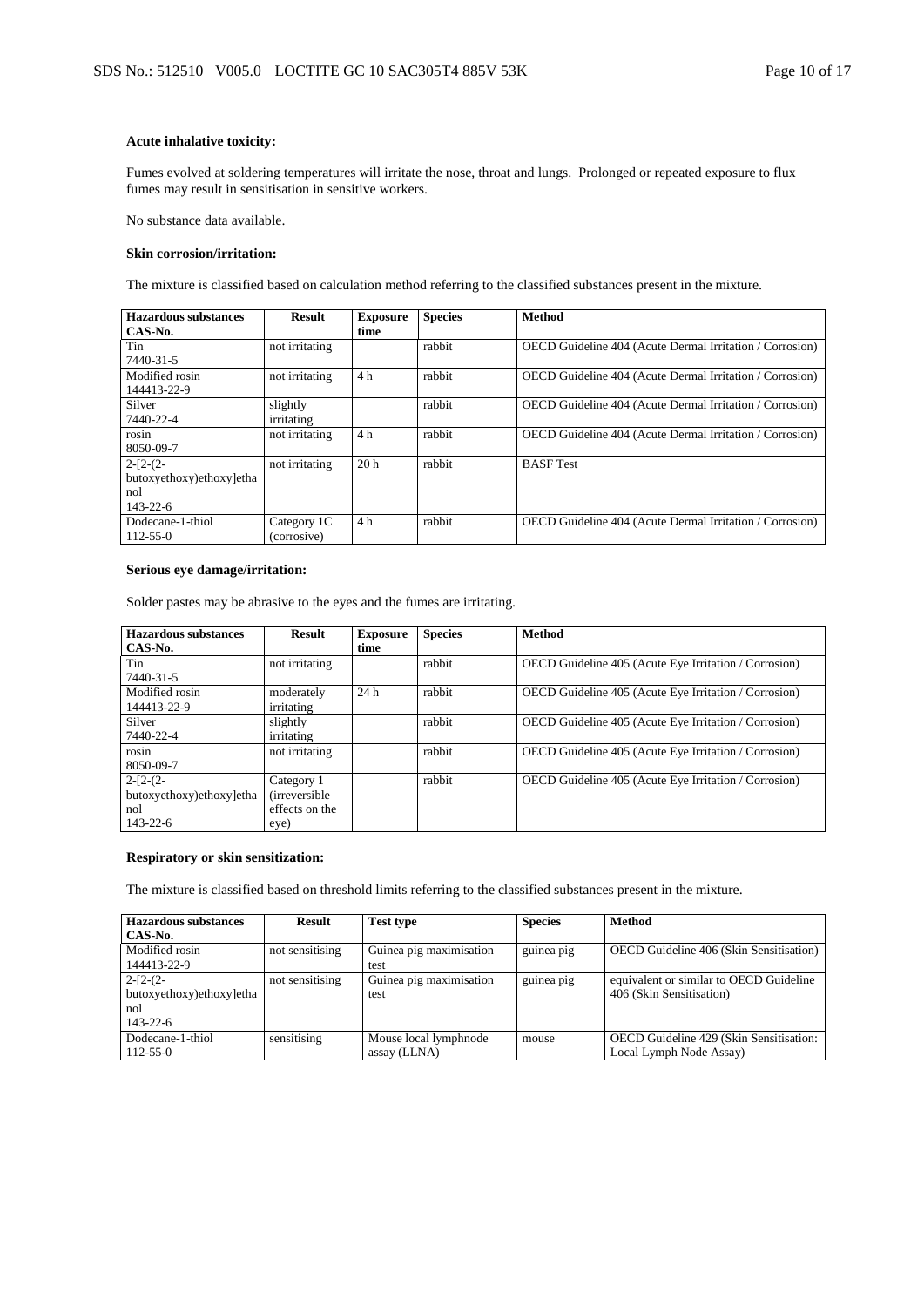# **Germ cell mutagenicity:**

The mixture is classified based on threshold limits referring to the classified substances present in the mixture.

| <b>Hazardous substances</b> | <b>Result</b> | Type of study /     | <b>Metabolic</b>     | <b>Species</b> | <b>Method</b>                |
|-----------------------------|---------------|---------------------|----------------------|----------------|------------------------------|
| CAS-No.                     |               | Route of            | activation /         |                |                              |
|                             |               | administration      | <b>Exposure time</b> |                |                              |
| Tin                         | negative      | bacterial reverse   | with and without     |                | OECD Guideline 471           |
| 7440-31-5                   |               | mutation assay (e.g |                      |                | (Bacterial Reverse Mutation) |
|                             |               | Ames test)          |                      |                | Assay)                       |
| Tin                         | negative      | in vitro mammalian  | with and without     |                | OECD Guideline 473 (In vitro |
| 7440-31-5                   |               | chromosome          |                      |                | Mammalian Chromosome         |
|                             |               | aberration test     |                      |                | <b>Aberration Test)</b>      |
| Tin                         | negative      | mammalian cell      | with and without     |                | OECD Guideline 476 (In vitro |
| 7440-31-5                   |               | gene mutation assay |                      |                | Mammalian Cell Gene          |
|                             |               |                     |                      |                | Mutation Test)               |
| Modified rosin              | negative      | bacterial reverse   | with and without     |                | OECD Guideline 471           |
| 144413-22-9                 |               | mutation assay (e.g |                      |                | (Bacterial Reverse Mutation  |
|                             |               | Ames test)          |                      |                | Assay)                       |
| Modified rosin              | negative      | in vitro mammalian  | with and without     |                | OECD Guideline 473 (In vitro |
| 144413-22-9                 |               | chromosome          |                      |                | Mammalian Chromosome         |
|                             |               | aberration test     |                      |                | <b>Aberration Test)</b>      |
| rosin                       | negative      | bacterial reverse   | with and without     |                | OECD Guideline 471           |
| 8050-09-7                   |               | mutation assay (e.g |                      |                | (Bacterial Reverse Mutation  |
|                             |               | Ames test)          |                      |                | Assay)                       |
| $2-[2-(2-$                  | negative      | bacterial reverse   | with and without     |                | OECD Guideline 471           |
| butoxyethoxy)ethoxy]etha    |               | mutation assay (e.g |                      |                | (Bacterial Reverse Mutation  |
| nol                         |               | Ames test)          |                      |                | Assay)                       |
| $143 - 22 - 6$              |               |                     |                      |                |                              |
| Dodecane-1-thiol            | negative      | bacterial reverse   | with and without     |                | <b>OECD</b> Guideline 471    |
| $112 - 55 - 0$              |               | mutation assay (e.g |                      |                | (Bacterial Reverse Mutation) |
|                             |               | Ames test)          |                      |                | Assay)                       |
| Dodecane-1-thiol            | negative      | mammalian cell      | with and without     |                | OECD Guideline 476 (In vitro |
| $112 - 55 - 0$              |               | gene mutation assay |                      |                | Mammalian Cell Gene          |
|                             |               |                     |                      |                | <b>Mutation Test)</b>        |
| Dodecane-1-thiol            | negative      | oral: gavage        |                      | mouse          | <b>OECD</b> Guideline 474    |
| $112 - 55 - 0$              |               |                     |                      |                | (Mammalian Erythrocyte       |
|                             |               |                     |                      |                | Micronucleus Test)           |

### **Carcinogenicity**

No data available.

# **Reproductive toxicity:**

The mixture is classified based on threshold limits referring to the classified substances present in the mixture.

| <b>Hazardous substances</b><br>CAS-No. | <b>Result / Value</b>   | Test type | Route of<br>application | <b>Species</b> | Method                 |
|----------------------------------------|-------------------------|-----------|-------------------------|----------------|------------------------|
| Tin                                    | NOAEL $P > 1.000$ mg/kg |           | oral: gavage            | rat            | OECD Guideline 421     |
| 7440-31-5                              |                         |           |                         |                | (Reproduction $/$      |
|                                        |                         |           |                         |                | Developmental Toxicity |
|                                        |                         |           |                         |                | Screening Test)        |

### **STOT-single exposure:**

No data available.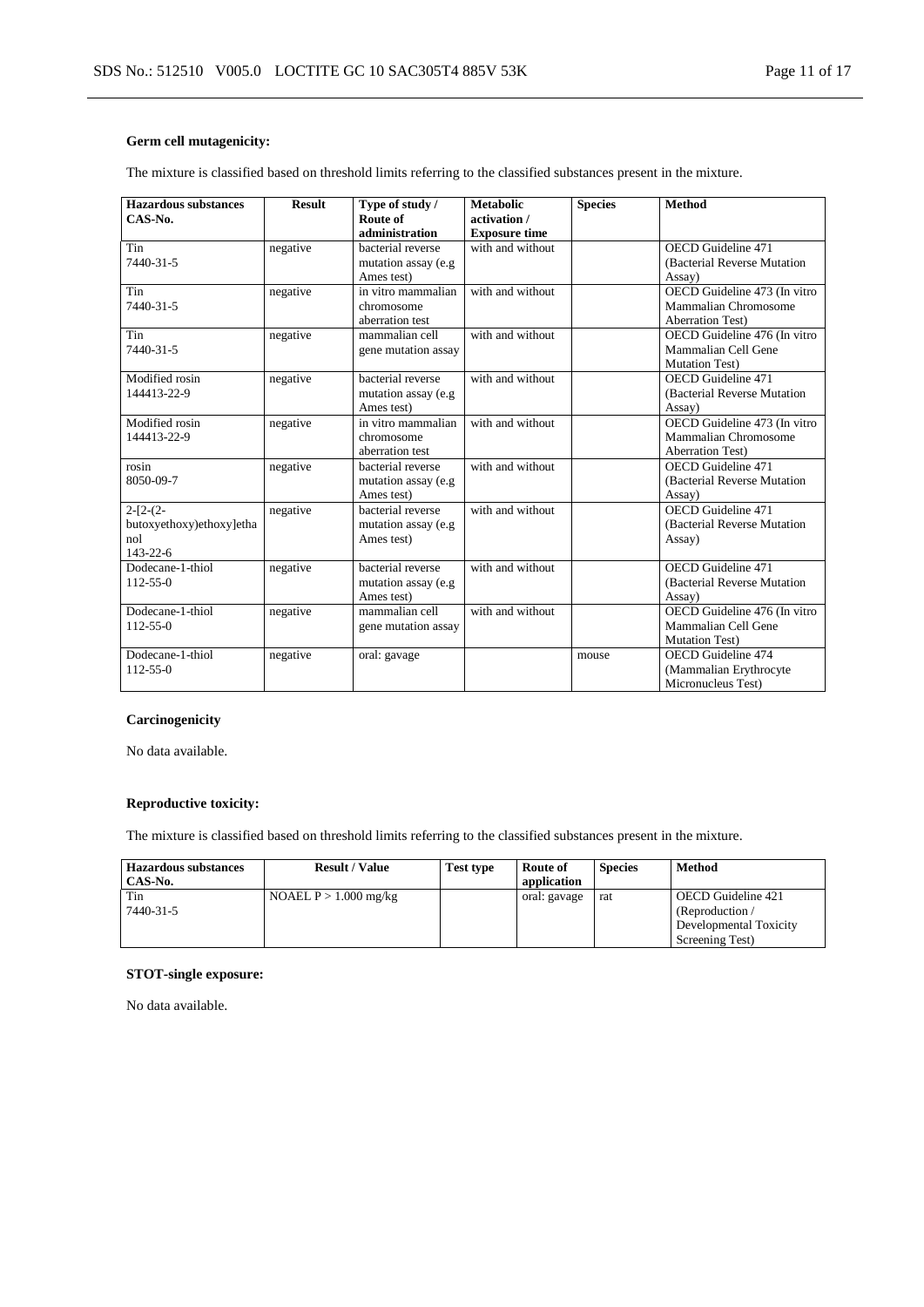# **STOT-repeated exposure::**

The mixture is classified based on threshold limits referring to the classified substances present in the mixture.

| <b>Hazardous substances</b> | <b>Result / Value</b>     | Route of     | <b>Exposure time /</b> | <b>Species</b> | <b>Method</b>             |
|-----------------------------|---------------------------|--------------|------------------------|----------------|---------------------------|
| CAS-No.                     |                           | application  | <b>Frequency of</b>    |                |                           |
|                             |                           |              | treatment              |                |                           |
| Tin                         | $NOAEL > 1.000$ mg/kg     | oral: gavage | 28 days                | rat            | OECD Guideline 407        |
| 7440-31-5                   |                           |              | daily                  |                | (Repeated Dose 28-Day)    |
|                             |                           |              |                        |                | Oral Toxicity in Rodents) |
| Modified rosin              | NOAEL $150 \text{ mg/kg}$ | oral: gavage | 28 d                   | rat            | OECD Guideline 407        |
| 144413-22-9                 |                           |              | daily                  |                | (Repeated Dose 28-Day)    |
|                             |                           |              |                        |                | Oral Toxicity in Rodents) |

# **Aspiration hazard:**

No data available.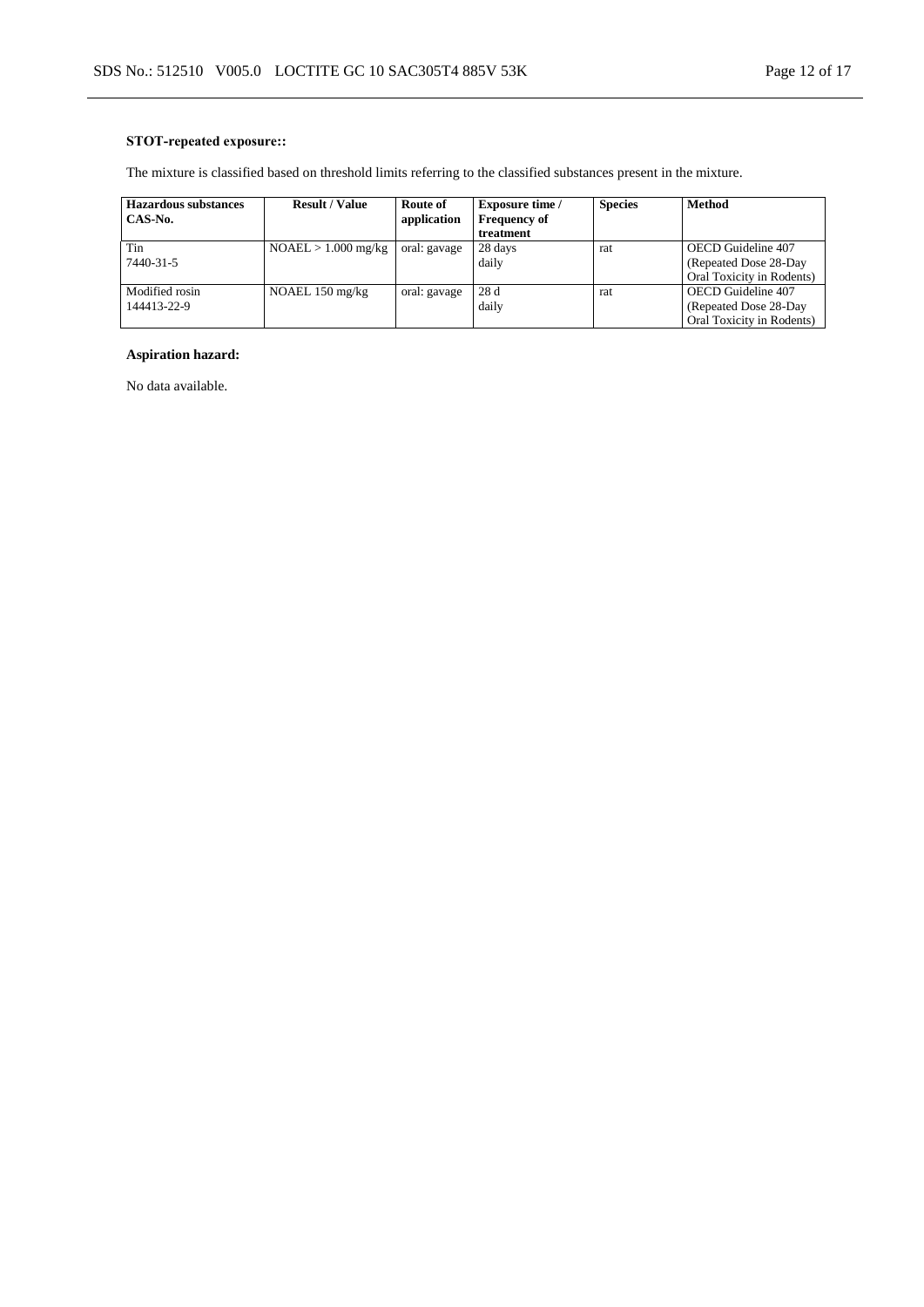### **SECTION 12: Ecological information**

### **General ecological information:**

Do not empty into drains / surface water / ground water.

#### **12.1. Toxicity**

### **Toxicity (Fish):**

The mixture is classified based on calculation method referring to the classified substances present in the mixture.

| Hazardous substances        | <b>Value</b>  | <b>Value</b>         | <b>Exposure time Species</b> |                     | Method                      |
|-----------------------------|---------------|----------------------|------------------------------|---------------------|-----------------------------|
| CAS-No.                     | type          |                      |                              |                     |                             |
| Tin                         | $_{\rm LC50}$ |                      | 96 h                         | Pimephales promelas | OECD Guideline 203 (Fish,   |
| 7440-31-5                   |               |                      |                              |                     | <b>Acute Toxicity Test)</b> |
| Modified rosin              | LC50          |                      | 96 h                         | Oncorhynchus mykiss | OECD Guideline 203 (Fish,   |
| 144413-22-9                 |               |                      |                              |                     | <b>Acute Toxicity Test)</b> |
| rosin                       | LC50          |                      | 96 h                         | Pimephales promelas | OECD Guideline 203 (Fish,   |
| 8050-09-7                   |               |                      |                              |                     | <b>Acute Toxicity Test)</b> |
| $2-[2-(2-$                  | LC50          | $2.200 - 4.600$ mg/l | 96 h                         | Leuciscus idus      | DIN 38412-15                |
| butoxyethoxy)ethoxy]ethanol |               |                      |                              |                     |                             |
| $143 - 22 - 6$              |               |                      |                              |                     |                             |
| Dodecane-1-thiol            | LC50          |                      | 96 h                         | Oncorhynchus mykiss | EPA OTS 797.1400 (Fish      |
| $112 - 55 - 0$              |               |                      |                              |                     | <b>Acute Toxicity Test)</b> |

### **Toxicity (Daphnia):**

The mixture is classified based on calculation method referring to the classified substances present in the mixture.

| <b>Hazardous substances</b><br>CAS-No.                      | Value<br>type | Value                | <b>Exposure time Species</b> |               | <b>Method</b>                                                                   |
|-------------------------------------------------------------|---------------|----------------------|------------------------------|---------------|---------------------------------------------------------------------------------|
| Modified rosin<br>144413-22-9                               | EC50          |                      | 48 h                         | Daphnia magna | OECD Guideline 202<br>(Daphnia sp. Acute)<br><b>Immobilisation Test)</b>        |
| rosin<br>8050-09-7                                          | EL50          |                      | 48 h                         | Daphnia magna | OECD Guideline 202<br>(Daphnia sp. Acute<br>Immobilisation Test)                |
| $2-[2-(2-$<br>butoxyethoxy)ethoxy]ethanol<br>$143 - 22 - 6$ | EC50          | $1.740 - 2.802$ mg/l | 48 h                         | Daphnia magna | OECD Guideline 202<br>(Daphnia sp. Acute<br>Immobilisation Test)                |
| Dodecane-1-thiol<br>$112 - 55 - 0$                          | EC50          |                      | 48 h                         | Daphnia magna | <b>OECD Guideline 202</b><br>(Daphnia sp. Acute)<br><b>Immobilisation Test)</b> |

### **Chronic toxicity to aquatic invertebrates**

The mixture is classified based on calculation method referring to the classified substances present in the mixture.

| <b>Hazardous substances</b><br>CAS-No. | Value<br>tvpe | Value | <b>Exposure time Species</b> |                    | Method           |
|----------------------------------------|---------------|-------|------------------------------|--------------------|------------------|
| Tin<br>7440-31-5                       | NOEC          |       | u                            | Ceriodaphnia dubia | other guideline: |

**Toxicity (Algae):**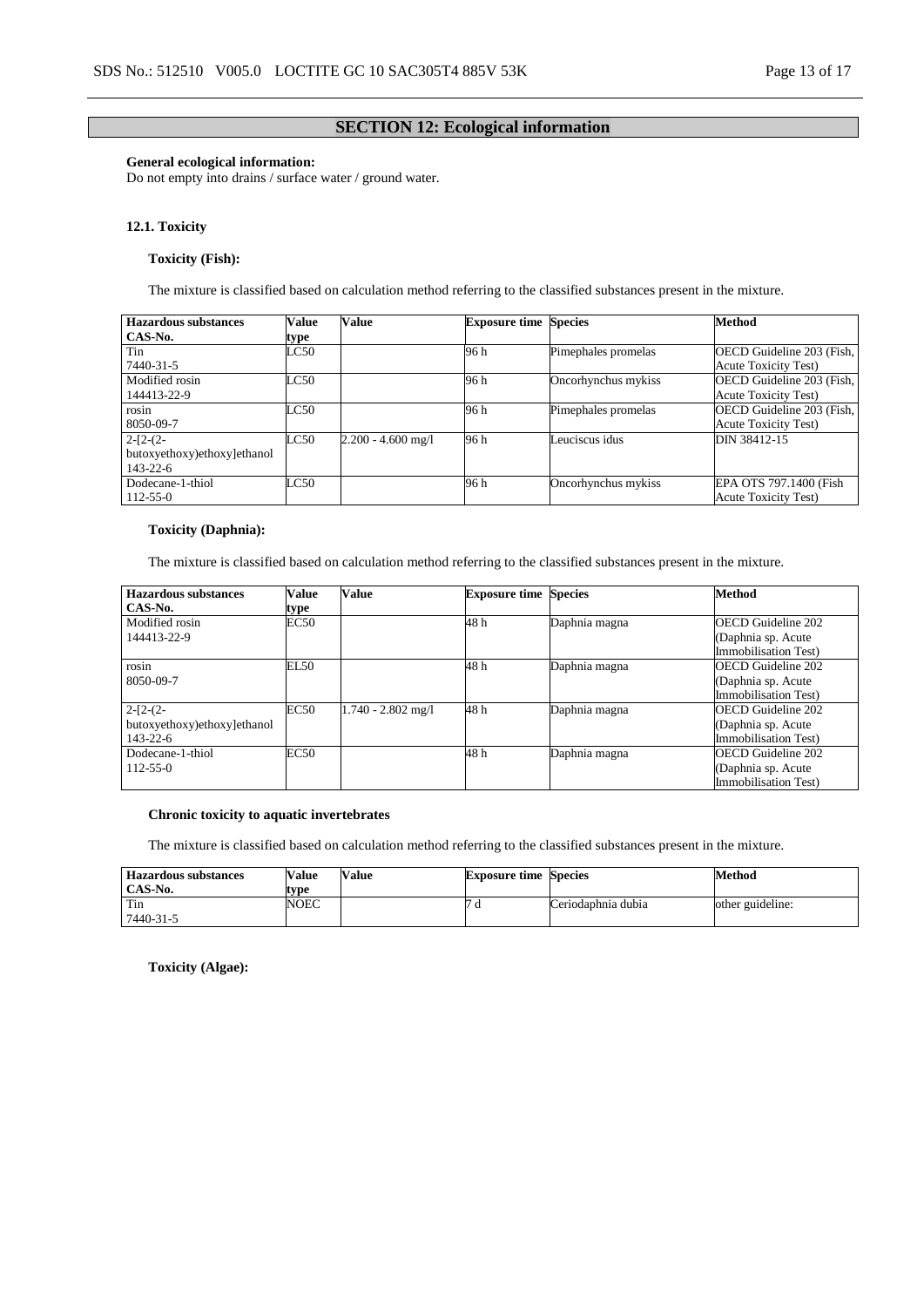## The mixture is classified based on calculation method referring to the classified substances present in the mixture.

| <b>Hazardous substances</b> | Value        | <b>Value</b>         | <b>Exposure time Species</b> |                                 | <b>Method</b>             |
|-----------------------------|--------------|----------------------|------------------------------|---------------------------------|---------------------------|
| CAS-No.                     | type         |                      |                              |                                 |                           |
| Tin                         | EC50         |                      | 72 h                         | Pseudokirchneriella subcapitata | OECD Guideline 201 (Alga, |
| 7440-31-5                   |              |                      |                              |                                 | Growth Inhibition Test)   |
| Tin                         | <b>NOEC</b>  |                      | 72 h                         | Pseudokirchneriella subcapitata | OECD Guideline 201 (Alga, |
| 7440-31-5                   |              |                      |                              |                                 | Growth Inhibition Test)   |
| Modified rosin              | <b>EC50</b>  |                      | 72 h                         | Scenedesmus subspicatus (new    | OECD Guideline 201 (Alga, |
| 144413-22-9                 |              |                      |                              | name: Desmodesmus               | Growth Inhibition Test)   |
|                             |              |                      |                              | subspicatus)                    |                           |
| Modified rosin              | <b>NOEC</b>  |                      | 72 h                         | Scenedesmus subspicatus (new    | OECD Guideline 201 (Alga, |
| 144413-22-9                 |              |                      |                              | name: Desmodesmus               | Growth Inhibition Test)   |
|                             |              |                      |                              | subspicatus)                    |                           |
| rosin                       | EL50         |                      | 72 h                         | Pseudokirchneriella subcapitata | OECD Guideline 201 (Alga, |
| 8050-09-7                   |              |                      |                              |                                 | Growth Inhibition Test)   |
| rosin                       | <b>NOELR</b> |                      | 72 h                         | Pseudokirchneriella subcapitata | OECD Guideline 201 (Alga, |
| 8050-09-7                   |              |                      |                              |                                 | Growth Inhibition Test)   |
| $2-[2-(2-$                  | EC50         | $> 612.6$ mg/l       | 72 h                         | Scenedesmus subspicatus (new    | DIN 38412-09              |
| butoxyethoxy)ethoxy]ethanol |              |                      |                              | name: Desmodesmus               |                           |
| $143 - 22 - 6$              |              |                      |                              | subspicatus)                    |                           |
| $2-[2-(2-$                  | EC10         | $612.6 \text{ mg}/1$ | 72 h                         | Scenedesmus subspicatus (new    | DIN 38412-09              |
| butoxyethoxy)ethoxy]ethanol |              |                      |                              | name: Desmodesmus               |                           |
| $143 - 22 - 6$              |              |                      |                              | subspicatus)                    |                           |

### **Toxicity to microorganisms**

The mixture is classified based on calculation method referring to the classified substances present in the mixture.

| Hazardous substances        | Value       | Value          | <b>Exposure time Species</b> |                                                  | <b>Method</b>                        |
|-----------------------------|-------------|----------------|------------------------------|--------------------------------------------------|--------------------------------------|
| CAS-No.                     | type        |                |                              |                                                  |                                      |
| Tin                         | <b>EC50</b> |                | 3 h                          | activated sludge of a                            | <b>OECD Guideline 209</b>            |
| 7440-31-5                   |             |                |                              | predominantly domestic sewage (Activated Sludge, |                                      |
|                             |             |                |                              |                                                  | Respiration Inhibition Test)         |
| Modified rosin              | <b>NOEC</b> |                | 3 h                          | activated sludge                                 | <b>OECD Guideline 209</b>            |
| 144413-22-9                 |             |                |                              |                                                  | (Activated Sludge,                   |
|                             |             |                |                              |                                                  | <b>Respiration Inhibition Test)</b>  |
| rosin                       | EC20        |                | 3 h                          | activated sludge of a                            | <b>OECD Guideline 209</b>            |
| 8050-09-7                   |             |                |                              | predominantly domestic sewage (Activated Sludge, |                                      |
|                             |             |                |                              |                                                  | <b>Respiration Inhibition Test</b> ) |
| $2-[2-(2-$                  | EC50        | $> 1.000$ mg/l | 3 h                          | activated sludge                                 | <b>OECD Guideline 209</b>            |
| butoxyethoxy)ethoxy]ethanol |             |                |                              |                                                  | (Activated Sludge,                   |
| $143 - 22 - 6$              |             |                |                              |                                                  | <b>Respiration Inhibition Test)</b>  |

### **12.2. Persistence and degradability**

The product is not biodegradable.

| <b>Hazardous substances</b> | <b>Result</b>              | <b>Test type</b> | <b>Degradability</b> | <b>Exposure</b> | <b>Method</b>                   |
|-----------------------------|----------------------------|------------------|----------------------|-----------------|---------------------------------|
| CAS-No.                     |                            |                  |                      | time            |                                 |
| Modified rosin              | not readily biodegradable. | aerobic          | 25 %                 | 28 day          | OECD Guideline 301 B (Ready     |
| 144413-22-9                 |                            |                  |                      |                 | Biodegradability: CO2 Evolution |
|                             |                            |                  |                      |                 | Test)                           |
| rosin                       | readily biodegradable      | aerobic          | 71 %                 | 28 d            | OECD Guideline 301 D (Ready     |
| 8050-09-7                   |                            |                  |                      |                 | Biodegradability: Closed Bottle |
|                             |                            |                  |                      |                 | Test)                           |
| $2-[2-(2-$                  | readily biodegradable      | aerobic          | 92 %                 | 21d             | OECD Guideline 301 E (Ready     |
| butoxyethoxy)ethoxy]ethanol |                            |                  |                      |                 | biodegradability: Modified OECD |
| $143 - 22 - 6$              |                            |                  |                      |                 | Screening Test)                 |
| $2-[2-(2-$                  | inherently biodegradable   | aerobic          | $100\%$              | 9 d             | OECD Guideline 302 B (Inherent  |
| butoxyethoxy)ethoxy]ethanol |                            |                  |                      |                 | biodegradability: Zahn-         |
| $143 - 22 - 6$              |                            |                  |                      |                 | Wellens/EMPA Test)              |
| Dodecane-1-thiol            | not readily biodegradable. | aerobic          | 39.2 %               | 28 d            | OECD Guideline 301 D (Ready     |
| $112 - 55 - 0$              |                            |                  |                      |                 | Biodegradability: Closed Bottle |
|                             |                            |                  |                      |                 | Test)                           |

# **12.3. Bioaccumulative potential**

| <b>Hazardous substances</b><br>CAS-No. | Bioconcentratio<br>n factor (BCF) | <b>Exposure time   Temperature</b> | <b>Species</b> | Method                                                                |
|----------------------------------------|-----------------------------------|------------------------------------|----------------|-----------------------------------------------------------------------|
| Dodecane-1-thiol<br>$112 - 55 - 0$     | 234                               |                                    | calculation    | <b>OSAR</b> (Quantitative Structure<br><b>Activity Relationship</b> ) |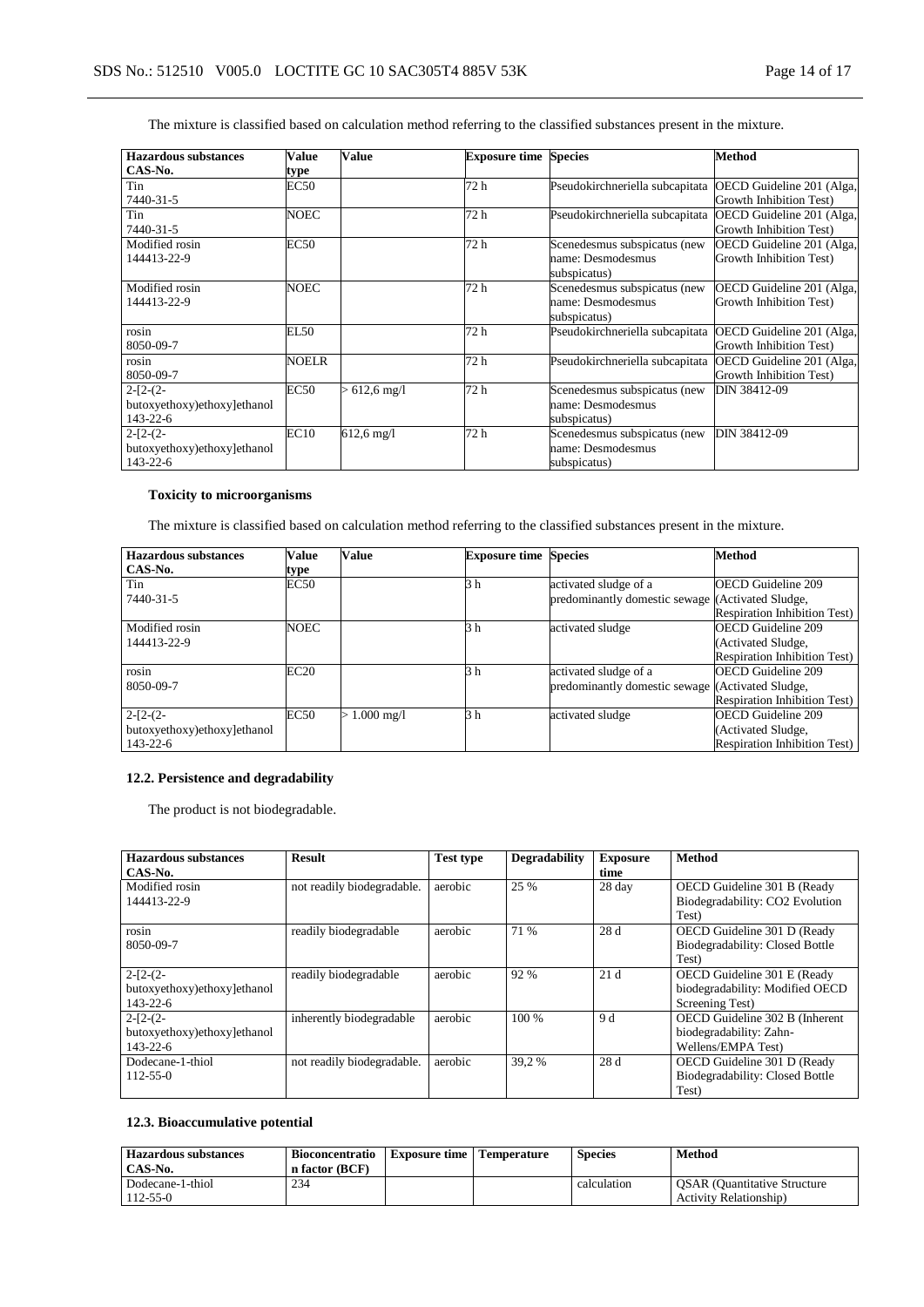#### **12.4. Mobility in soil**

The product is insoluble and sinks in water.

| Hazardous substances<br>CAS-No.                             | LogPow      | Temperature    | <b>Method</b>                                                                         |
|-------------------------------------------------------------|-------------|----------------|---------------------------------------------------------------------------------------|
| Modified rosin<br>144413-22-9                               | > 6         |                | EU Method A.8 (Partition Coefficient)                                                 |
| rosin<br>8050-09-7                                          | $>$ 3 - 6.2 |                | OECD Guideline 117 (Partition Coefficient (n-octanol / water), HPLC<br>Method)        |
| $2-[2-(2-$<br>butoxyethoxy)ethoxy]ethanol<br>$143 - 22 - 6$ | 0.51        | $25^{\circ}$ C | OECD Guideline 107 (Partition Coefficient (n-octanol / water), Shake<br>Flask Method) |
| Dodecane-1-thiol<br>112-55-0                                | > 6.5       | $25^{\circ}C$  | OECD Guideline 117 (Partition Coefficient (n-octanol / water), HPLC<br>Method)        |

### **12.5. Results of PBT and vPvB assessment**

| <b>Hazardous substances</b>         | PBT / vPvB                                                                           |
|-------------------------------------|--------------------------------------------------------------------------------------|
| CAS-No.                             |                                                                                      |
| Tin                                 | Not fulfilling Persistent, Bioaccumulative and Toxic (PBT), very Persistent and very |
| 7440-31-5                           | Bioaccumulative (vPvB) criteria.                                                     |
| Silver                              | Not fulfilling Persistent, Bioaccumulative and Toxic (PBT), very Persistent and very |
| 7440-22-4                           | Bioaccumulative (vPvB) criteria.                                                     |
| rosin                               | Not fulfilling Persistent, Bioaccumulative and Toxic (PBT), very Persistent and very |
| 8050-09-7                           | Bioaccumulative (vPvB) criteria.                                                     |
| 2-[2-(2-butoxyethoxy)ethoxy]ethanol | Not fulfilling Persistent, Bioaccumulative and Toxic (PBT), very Persistent and very |
| 143-22-6                            | Bioaccumulative (vPvB) criteria.                                                     |

#### **12.6. Other adverse effects**

No data available.

# **SECTION 13: Disposal considerations**

#### **13.1. Waste treatment methods**

Product disposal:

Collection and delivery to recycling enterprise or other registered elimination institution. Dispose of in accordance with local and national regulations.

#### Disposal of uncleaned packages:

After use, tubes, cartons and bottles containing residual product should be disposed of as chemically contaminated waste in an authorised legal land fill site or incinerated.

#### Waste code

06 04 05 - wastes containing other heavy metals

The valid EWC waste code numbers are source-related. The manufacturer is therefore unable to specify EWC waste codes for the articles or products used in the various sectors. The EWC codes listed are intended as a recommendation for users. We will be happy to advise you.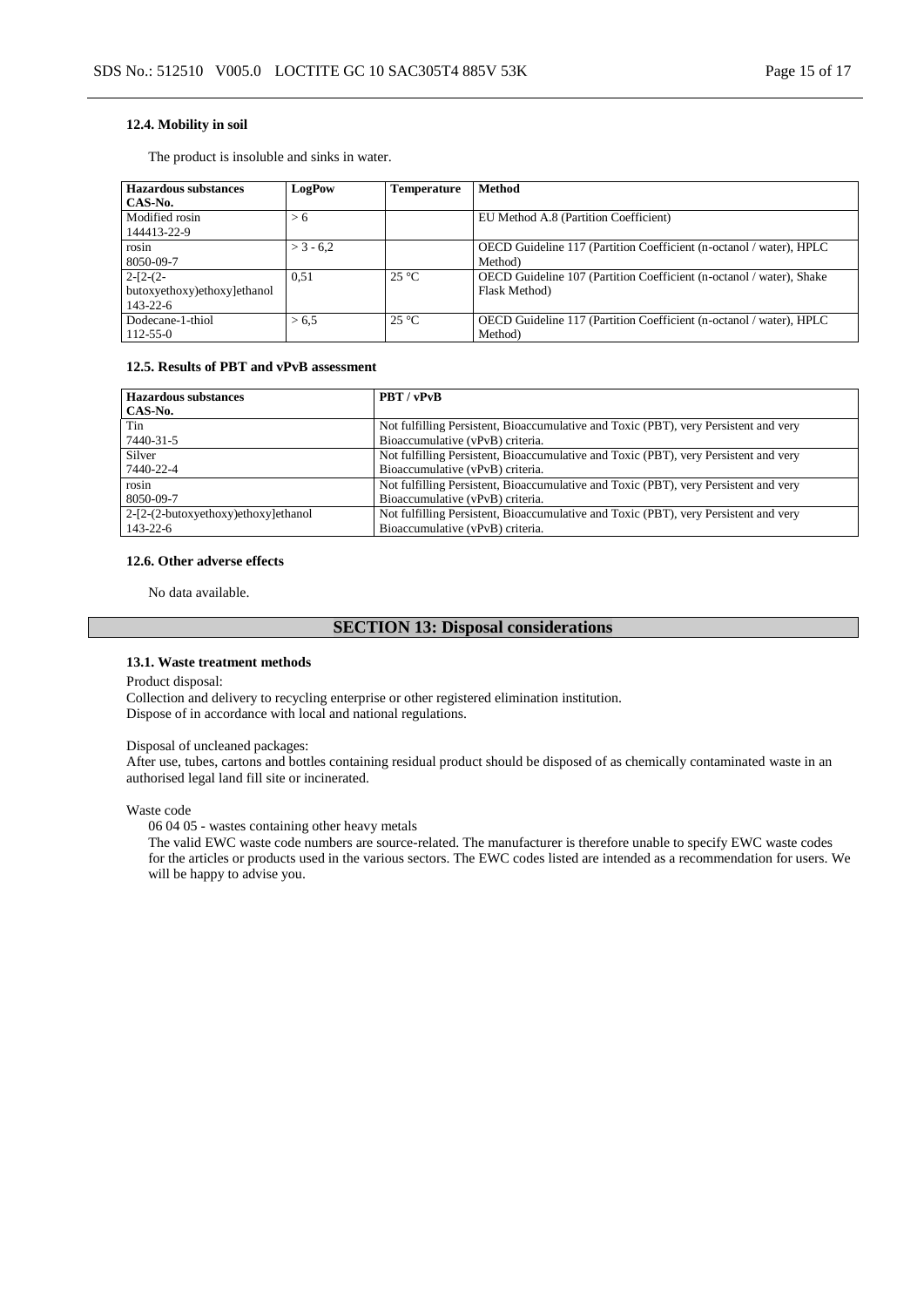# **SECTION 14: Transport information**

| 14.1. | <b>UN</b> number |                                                                    |  |  |  |
|-------|------------------|--------------------------------------------------------------------|--|--|--|
|       | ADR              | Not dangerous goods                                                |  |  |  |
|       | RID              | Not dangerous goods                                                |  |  |  |
|       | <b>ADN</b>       | Not dangerous goods                                                |  |  |  |
|       | IMDG             | Not dangerous goods                                                |  |  |  |
|       | IATA             | Not dangerous goods                                                |  |  |  |
| 14.2. |                  | UN proper shipping name                                            |  |  |  |
|       | ADR              | Not dangerous goods                                                |  |  |  |
|       | RID              | Not dangerous goods                                                |  |  |  |
|       | ADN              | Not dangerous goods                                                |  |  |  |
|       | IMDG             | Not dangerous goods                                                |  |  |  |
|       | <b>IATA</b>      | Not dangerous goods                                                |  |  |  |
| 14.3. |                  | Transport hazard class(es)                                         |  |  |  |
|       | ADR              | Not dangerous goods                                                |  |  |  |
|       | RID              | Not dangerous goods                                                |  |  |  |
|       | ADN              | Not dangerous goods                                                |  |  |  |
|       | <b>IMDG</b>      | Not dangerous goods                                                |  |  |  |
|       | IATA             | Not dangerous goods                                                |  |  |  |
| 14.4. |                  | <b>Packing group</b>                                               |  |  |  |
|       | ADR              | Not dangerous goods                                                |  |  |  |
|       | RID              | Not dangerous goods                                                |  |  |  |
|       | ADN              | Not dangerous goods                                                |  |  |  |
|       | IMDG             | Not dangerous goods                                                |  |  |  |
|       | IATA             | Not dangerous goods                                                |  |  |  |
| 14.5. |                  | <b>Environmental hazards</b>                                       |  |  |  |
|       |                  |                                                                    |  |  |  |
|       | ${\sf ADR}$      | not applicable                                                     |  |  |  |
|       | RID              | not applicable                                                     |  |  |  |
|       | <b>ADN</b>       | not applicable                                                     |  |  |  |
|       | IMDG             | not applicable                                                     |  |  |  |
|       | <b>IATA</b>      | not applicable                                                     |  |  |  |
| 14.6. |                  | Special precautions for user                                       |  |  |  |
|       | <b>ADR</b>       | not applicable                                                     |  |  |  |
|       | RID.             | not applicable                                                     |  |  |  |
|       | <b>ADN</b>       | not applicable                                                     |  |  |  |
|       | <b>IMDG</b>      | not applicable                                                     |  |  |  |
|       | <b>IATA</b>      | not applicable                                                     |  |  |  |
| 14.7. |                  | Transport in bulk according to Annex II of Marpol and the IBC Code |  |  |  |
|       | not applicable   |                                                                    |  |  |  |
|       |                  |                                                                    |  |  |  |

# **SECTION 15: Regulatory information**

- **15.1. Safety, health and environmental regulations/legislation specific for the substance or mixture**
	- VOC content (2010/75/EC)

# $< 3 %$

# **15.2. Chemical safety assessment**

A chemical safety assessment has not been carried out.